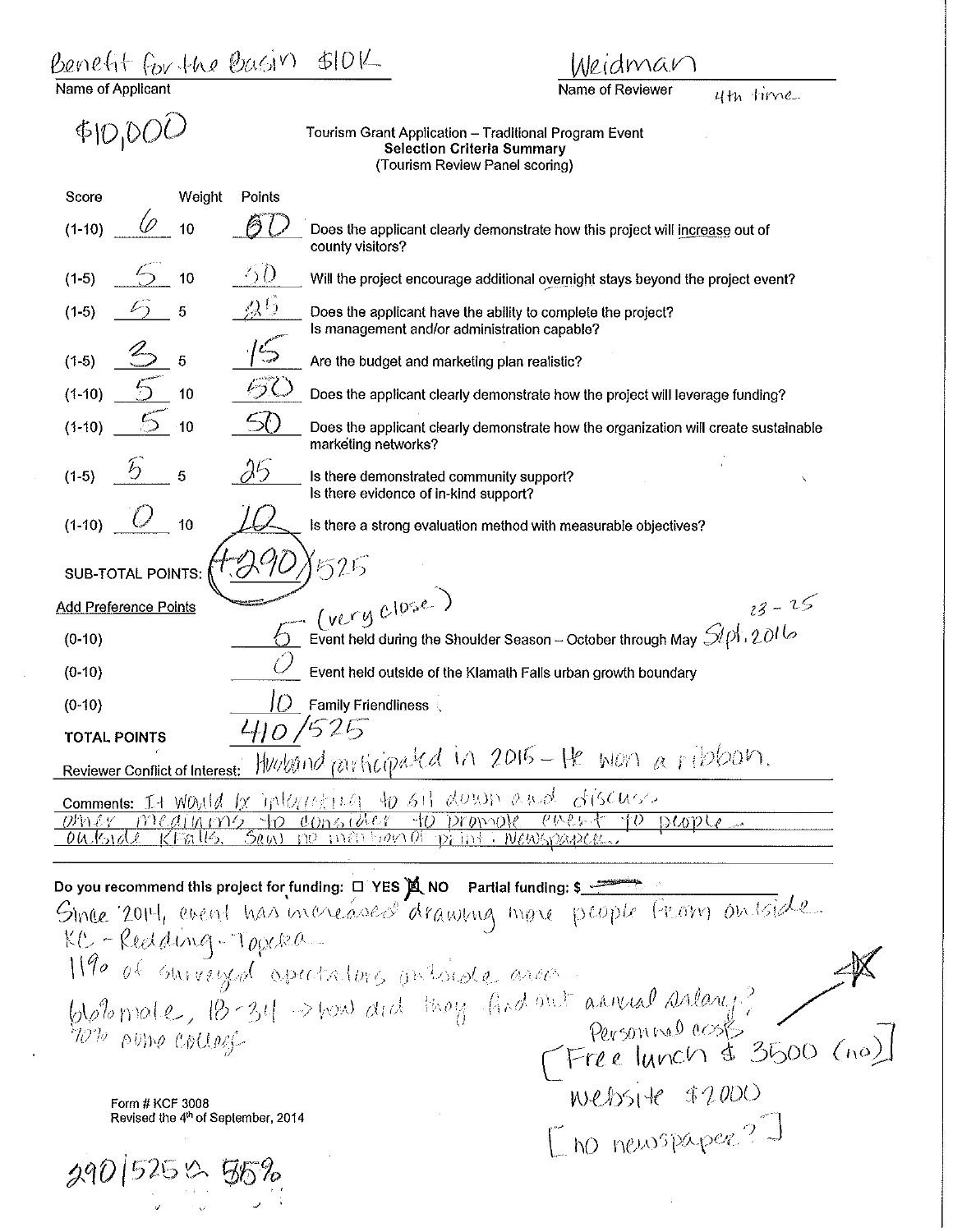| $P$ enet $4$      |  |  |
|-------------------|--|--|
| Name of Applicant |  |  |

 $\mathcal{N}% =\mathcal{N}^{\prime}\mathcal{N}^{\prime}$ laq

Name of Reviewer

## Tourism Grant Application – Traditional Program Event Selection Criteria Summary (Tourism Review Panel scoring)

| Score                          | Weight | Points        |                                                                                                              |
|--------------------------------|--------|---------------|--------------------------------------------------------------------------------------------------------------|
| 5<br>$(1-10)$                  | 10     | 50            | Does the applicant clearly demonstrate how this project will increase out of<br>county visitors?             |
| 3<br>$(1-5)$                   | 10     | 30            | Will the project encourage additional overnight stays beyond the project event?                              |
| 5<br>$(1-5)$                   | 5      | $25^{6}$      | Does the applicant have the ability to complete the project?<br>Is management and/or administration capable? |
| $(1-5)$                        | 5      | $\mathcal{L}$ | Are the budget and marketing plan realistic?                                                                 |
| 2<br>$(1-10)$                  | 10     | 20            | Does the applicant clearly demonstrate how the project will leverage funding?                                |
| $\mathcal{S}$<br>$(1-10)$      | 10     | 30            | Does the applicant clearly demonstrate how the organization will create sustainable<br>marketing networks?   |
| $(1-5)$                        | 5      | l O           | Is there demonstrated community support?<br>Is there evidence of in-kind support?                            |
| $\prime$<br>$(1-10)$           | 10     | 70            | Is there a strong evaluation method with measurable objectives?                                              |
| <b>SUB-TOTAL POINTS:</b>       |        | $2$ ଏ $\phi$  |                                                                                                              |
| Add Preference Points          |        |               |                                                                                                              |
| $(0-10)$                       |        | D             | Event held during the Shoulder Season - October through May                                                  |
| $(0-10)$                       |        | Ò             | Event held outside of the Klamath Falls urban growth boundary                                                |
| $(0-10)$                       |        | 6             | <b>Family Friendliness</b>                                                                                   |
| <b>TOTAL POINTS</b>            |        | 240           |                                                                                                              |
| Reviewer Conflict of Interest: |        |               |                                                                                                              |
| Comments:                      | а      | qoad          | of<br>$e^{\frac{\theta}{c}}$<br>f <u>und</u><br>TOWN POOMS<br>$u$ se<br>out<br>₩                             |
| <u>free</u><br>ana             | meals  |               |                                                                                                              |
|                                |        |               |                                                                                                              |

Do you recommend this project for funding:  $\bigotimes$  YES  $\square$  NO Partial funding: \$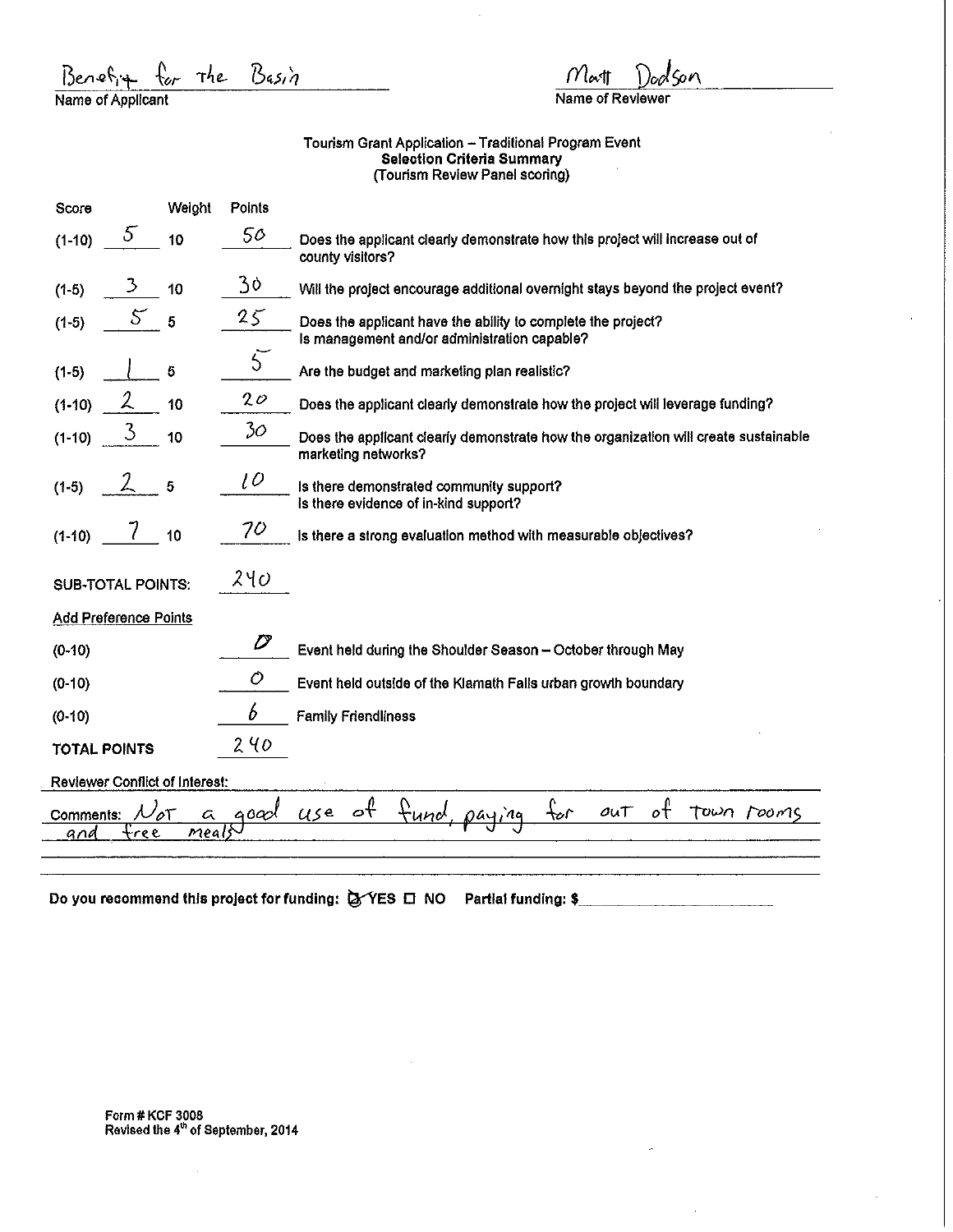Benefit for the Basin

 $\overline{I}$ 

 $\overline{\phantom{a}}$ 

 $\overline{a}$  $\overline{a}$  $\overline{a}$  $\overline{\phantom{0}}$ 

Relee Men Machhen

## Tourism Grant Application - Traditional Program Event Selection Criteria Summary (Tourism Review Panel scoring)

| Score                                 |   | Weight | Points |                                                                                                              |
|---------------------------------------|---|--------|--------|--------------------------------------------------------------------------------------------------------------|
| $(1 - 10)$                            |   | 10     | 70     | Does the applicant clearly demonstrate how this project will increase out of<br>county visitors?             |
| $(1-5)$                               |   | 10     | වී ර   | Will the project encourage additional overnight stays beyond the project event?                              |
| $(1-5)$                               |   | 5      | 25     | Does the applicant have the ability to complete the project?<br>Is management and/or administration capable? |
| $(1-5)$                               | D | 5      | lO     | Are the budget and marketing plan realistic?                                                                 |
| $(1-10)$                              | 5 | 10     | 50     | Does the applicant clearly demonstrate how the project will leverage funding?                                |
| $(1-10)$                              | 3 | 10     | 70     | Does the applicant clearly demonstrate how the organization will create sustainable<br>marketing networks?   |
| $(1-5)$                               | 2 | 5      | TO.    | Is there demonstrated community support?<br>Is there evidence of in-kind support?                            |
| $(1-10)$                              |   | 10     | 70     | Is there a strong evaluation method with measurable objectives?                                              |
| <b>SUB-TOTAL POINTS:</b>              |   |        | 375    |                                                                                                              |
| <b>Add Preference Points</b>          |   |        |        |                                                                                                              |
| $(0-10)$                              |   |        |        | Event held during the Shoulder Season - October through May                                                  |
| $(0-10)$                              |   |        |        | Event held outside of the Klamath Falls urban growth boundary                                                |
| (0.10)                                |   |        | 号      | <b>Family Friendliness</b>                                                                                   |
| <b>TOTAL POINTS</b>                   |   |        | 378    |                                                                                                              |
| <b>Reviewer Conflict of Interest:</b> |   |        |        |                                                                                                              |
| Comments:                             |   |        |        |                                                                                                              |
|                                       |   |        |        |                                                                                                              |
|                                       |   |        |        |                                                                                                              |
|                                       |   |        |        | Partial funding: \$                                                                                          |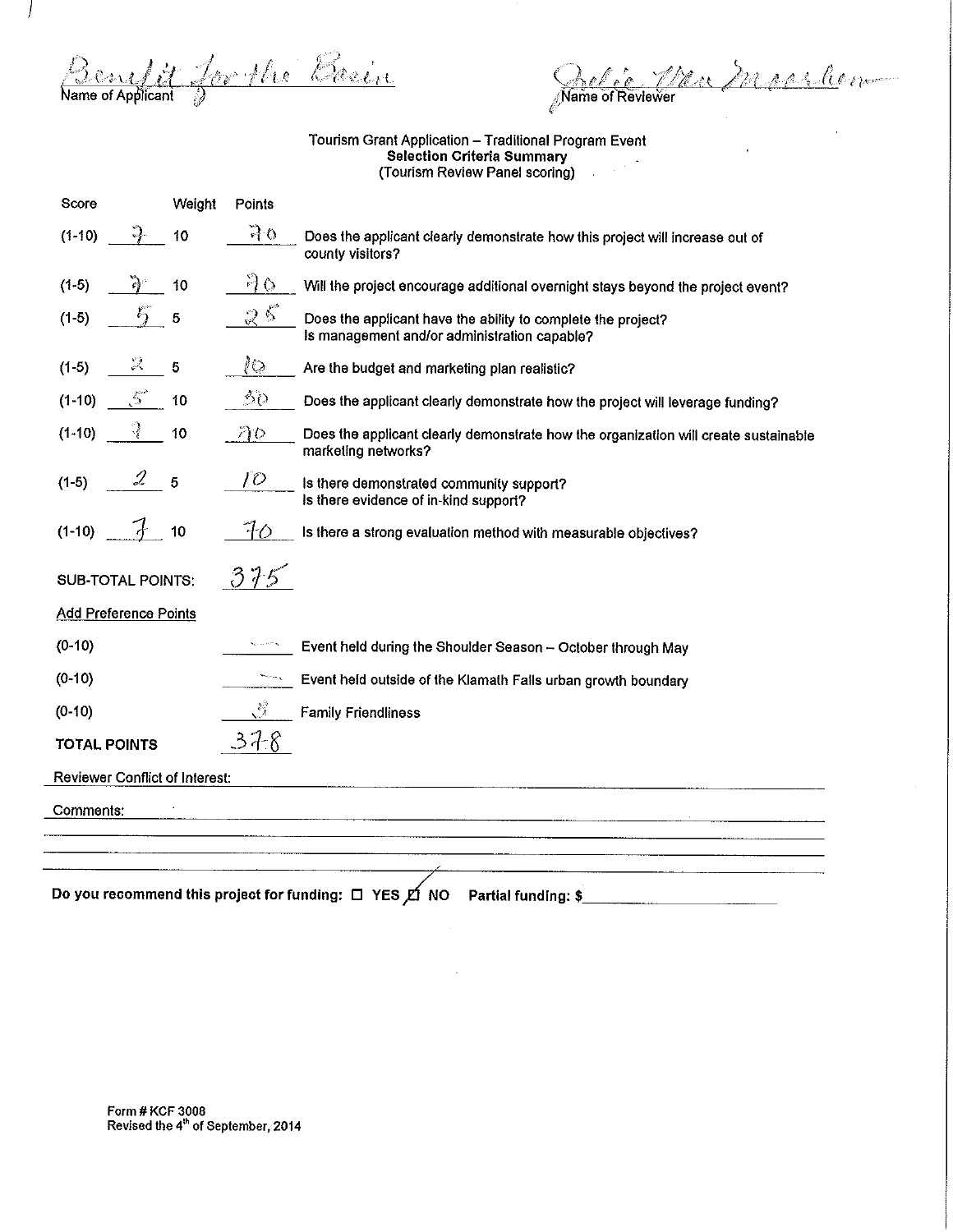|                   |  | Benefit for the Basin |
|-------------------|--|-----------------------|
| Name of Applicant |  |                       |

| HenTHER TRAINIQ  |  |
|------------------|--|
| Name of Reviewer |  |

Tourism Grant Application - Traditional Program Event Selection Criteria Summary (Tourism Review Panel scoring)

| Score                                 | Weight | Points                  |                                                                                                              |
|---------------------------------------|--------|-------------------------|--------------------------------------------------------------------------------------------------------------|
| Κ<br>$(1-10)$                         | 10     | 30 <sub>1</sub>         | Does the applicant clearly demonstrate how this project will increase out of<br>county visitors?             |
| $\langle \rangle$<br>$(1-5)$          | 10     | -90                     | Will the project encourage additional overnight stays beyond the project event?                              |
| $(1-5)$                               | 5      | $2\circ$                | Does the applicant have the ability to complete the project?<br>Is management and/or administration capable? |
| $(1-5)$                               | 5      | 20                      | Are the budget and marketing plan realistic?                                                                 |
| . 2<br>$(1-10)$                       | 10     | 30                      | Does the applicant clearly demonstrate how the project will leverage funding?                                |
| $(1-10)$                              | 10     | $-40$                   | Does the applicant clearly demonstrate how the organization will create sustainable<br>marketing networks?   |
| $(1-5)$                               | 5      | $\partial \mathfrak{G}$ | Is there demonstrated community support?<br>is there evidence of in-kind support?                            |
| $\mathcal{L}$<br>$(1-10)$             | 10     | 20                      | Is there a strong evaluation method with measurable objectives?                                              |
| <b>SUB-TOTAL POINTS:</b>              |        | 210                     |                                                                                                              |
| <b>Add Preference Points</b>          |        |                         |                                                                                                              |
| $(0-10)$                              |        |                         | Event held during the Shoulder Season - October through May                                                  |
| (0.10)                                |        |                         | Event held outside of the Klamath Falls urban growth boundary                                                |
| $(0-10)$                              |        | 10                      | <b>Family Friendliness</b>                                                                                   |
| <b>TOTAL POINTS</b>                   |        | 230                     |                                                                                                              |
| <b>Reviewer Conflict of Interest:</b> |        |                         |                                                                                                              |
| Comments:                             |        |                         |                                                                                                              |
|                                       |        |                         |                                                                                                              |
|                                       |        |                         |                                                                                                              |
|                                       |        |                         | Do you recommend this project for funding: □ YES M NO<br>Partial funding: \$                                 |

 $\mathcal{A}^{\mathcal{A}}$ 

 $\bar{L}$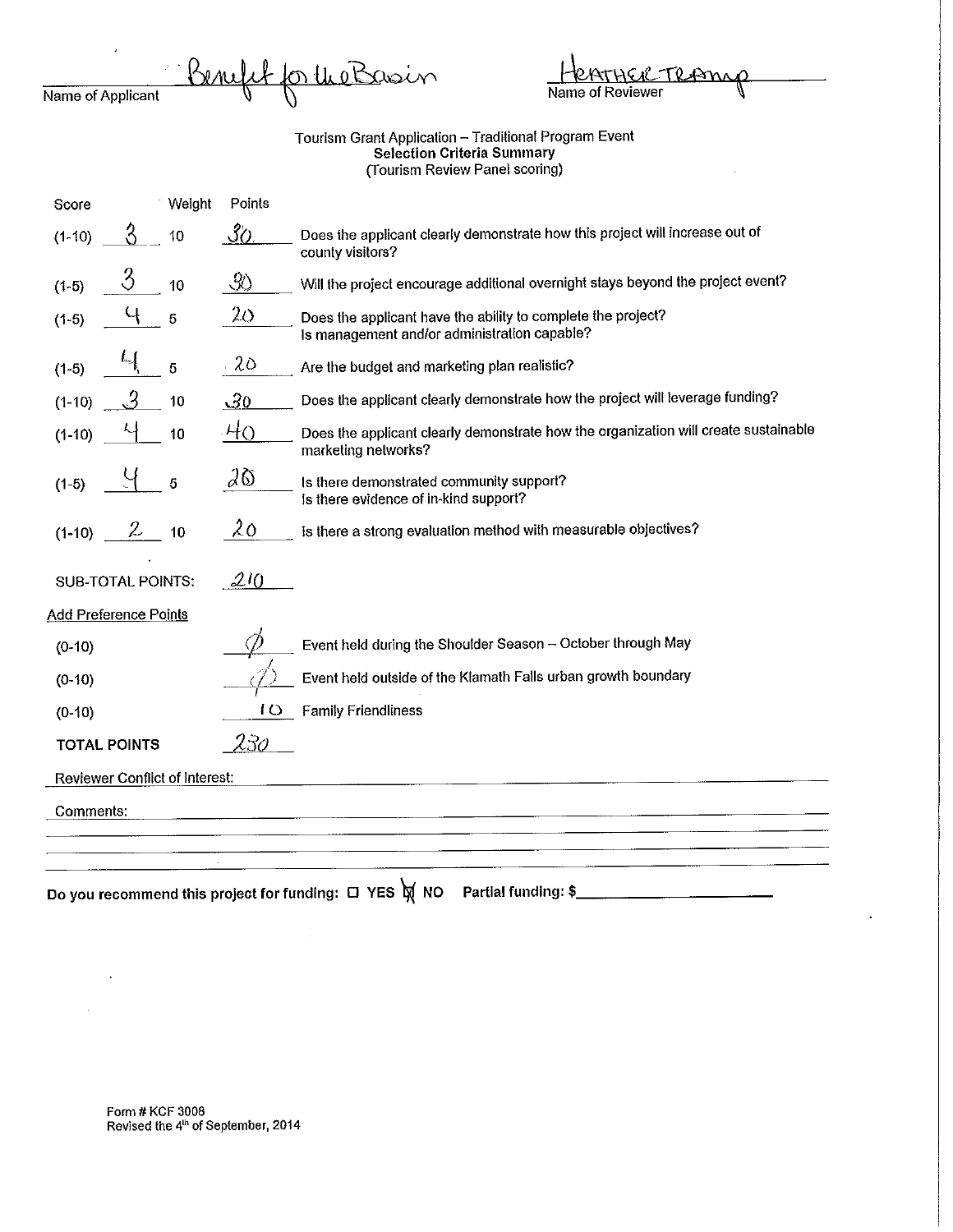<u>Ben et</u> for Basin<br>Name of Applicant 1

## Tourism Grant Application – Traditional Program Event Selection Criteria Summary (Tourism Review Panel scoring)

| Score                                                          | Weight | Points           |                                                                                                              |  |
|----------------------------------------------------------------|--------|------------------|--------------------------------------------------------------------------------------------------------------|--|
| $(1-10)$<br>- Zammer                                           | 10     | 2                | Does the applicant clearly demonstrate how this project will increase out of<br>county visitors?             |  |
| $(1-5)$                                                        | 10     | $\cdot$ i $\Phi$ | Will the project encourage additional overnight stays beyond the project event?                              |  |
| $(1-5)$                                                        | 5      |                  | Does the applicant have the ability to complete the project?<br>Is management and/or administration capable? |  |
| $(1-5)$                                                        | 5      |                  | Are the budget and marketing plan realistic?                                                                 |  |
| $(1-10)$                                                       | 10     | 2ん               | Does the applicant clearly demonstrate how the project will leverage funding?                                |  |
| $(1-10)$                                                       | 10     |                  | Does the applicant clearly demonstrate how the organization will create sustainable<br>marketing networks?   |  |
| $(1-5)$                                                        | 5      | 25               | Is there demonstrated community support?<br>Is there evidence of in-kind support?                            |  |
| $(1-10)$ $2$                                                   | 10     | $2\circ$         | Is there a strong evaluation method with measurable objectives?                                              |  |
| <b>SUB-TOTAL POINTS:</b>                                       |        | 40               |                                                                                                              |  |
| <b>Add Preference Points</b>                                   |        |                  |                                                                                                              |  |
| $(0-10)$                                                       |        |                  | Event held during the Shoulder Season - October through May                                                  |  |
| $(0-10)$                                                       |        |                  | Event held outside of the Klamath Falls urban growth boundary                                                |  |
| $(0-10)$                                                       |        | 5                | <b>Family Friendliness</b>                                                                                   |  |
| <b>TOTAL POINTS</b>                                            |        | 45               |                                                                                                              |  |
| <b>Reviewer Conflict of Interest:</b>                          |        |                  |                                                                                                              |  |
| Comments:                                                      |        |                  |                                                                                                              |  |
|                                                                |        |                  |                                                                                                              |  |
|                                                                |        |                  |                                                                                                              |  |
|                                                                |        |                  | Do you recommend this project for funding: □ YES MYNO Partial funding: \$                                    |  |
|                                                                |        |                  | No longer du face to fice interview - un fair to dor for one, not others.                                    |  |
|                                                                |        |                  | Primary local event w/ some, of of near attended fentrants, Places they                                      |  |
| propose to visite are places where entrants already come from. |        |                  |                                                                                                              |  |
|                                                                |        |                  | 68500 to attend (motel fuel entry fees) le events (car shows) outside Klamart.                               |  |
| Form # KCF 3008                                                |        |                  |                                                                                                              |  |
| Revised the 4 <sup>th</sup> of September, 2014                 |        |                  |                                                                                                              |  |